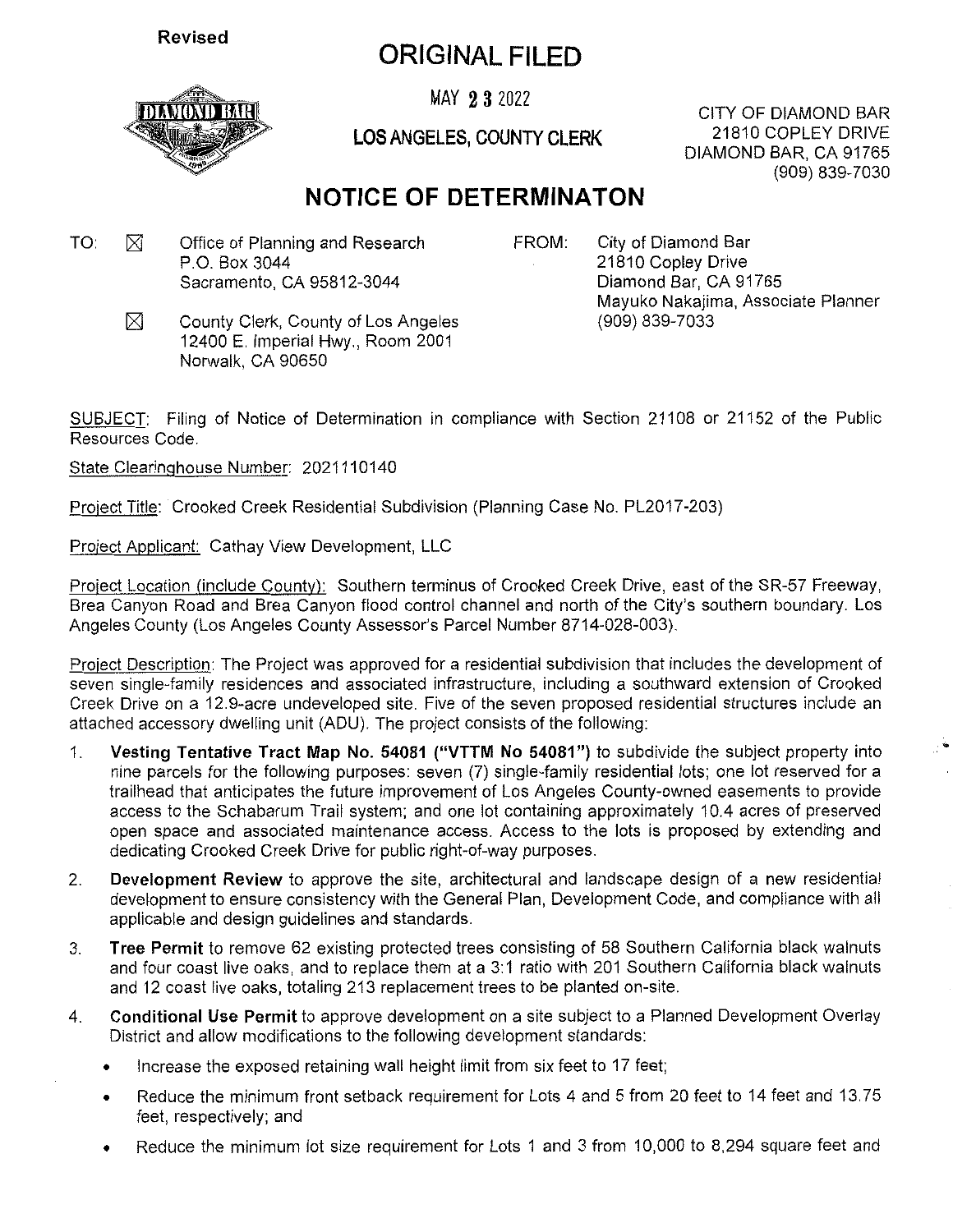8,482 square feet, respectiveiy.

This is to advise that the Diamond Bar City Council has approved the above described project on May 17 2022, and has made the following determinations regarding the above described project:

- 1. The project [t\_]will ⊠will not] have a significant effect on the environment.
- 2.  $\Box$  An Environmental Impact Report was prepared for this project pursuant to the provisions of CEQA.  $\boxtimes$  A Negative Declaration was prepared for this project pursuant to the provisions of CEQA.
- 3. Mitigated measures  $[$  $\boxtimes$ were  $[]$  were not] made a condition of the approval of the project.
- 4. A mitigation reporting or monitoring plan  $\mathbb{N}$ was  $\mathbb{N}$ was not] adopted for this project.
- 5. A Statement of Overriding Considerations [t\_]was ⊠was not] adopted for this project.
- 6. Findings  $\mathbb{N}$  were  $\Box$  were not] made pursuant to the provisions of CEQA.

This is to certify that the final Mitigated Negative Declaration with comments and responses and record of project approval is available to the General Public at the City of Diamond Bar, Planning Division, 21810 Copley Drive, Diamond Bar, CA 91765.

Signature (Public Agency)  $\mathbb{O} \wedge$  ,  $\mathscr{I} \subsetneq \mathbb{C}$  Title Associate Planner

Date: May 17, 2022 Date Received for filing and posting at OPR: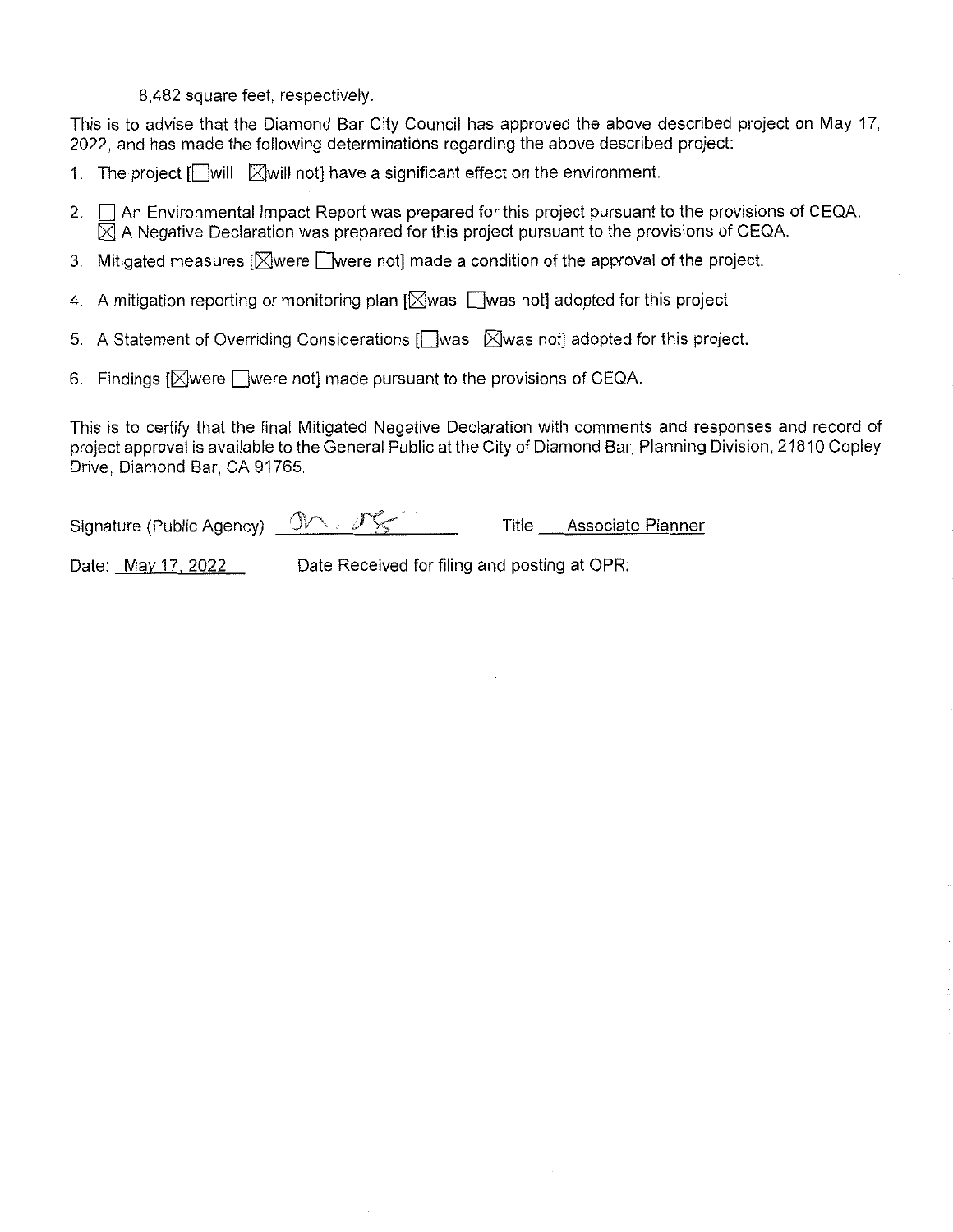#### State of California—Natural Resources Agency CALIFORNIA DEPARTMENT OF FISH AND WILDLIFE

#### **2022 ENVIRONMENTAL FILING FEE CASH RECEIPT** RECEIPT#

 $\bar{z}$ 

202205231230001

STATE CLEARING HOUSE # (If applicable)

| <b>LEAD AGENCY</b>                                                              |                                            |                                              |                                                                      |                    |                       | <b>DATE</b>     |  |
|---------------------------------------------------------------------------------|--------------------------------------------|----------------------------------------------|----------------------------------------------------------------------|--------------------|-----------------------|-----------------|--|
|                                                                                 | CITY OF DIAMOND BAR                        |                                              |                                                                      |                    |                       | 05/23/2022      |  |
| COUNTY/STATE AGENCY OF FILING                                                   |                                            |                                              |                                                                      |                    | DOCUMENT NUMBER       |                 |  |
| <b>MAYUKO</b>                                                                   |                                            |                                              |                                                                      |                    |                       | 2022111277      |  |
|                                                                                 | <b>PROJECT TITLE</b>                       |                                              |                                                                      |                    |                       |                 |  |
|                                                                                 |                                            |                                              | CROOKED CREEK RESIDENTIAL SUBDIVISION (PLANNING CASE NO. PL2017-203) |                    |                       |                 |  |
|                                                                                 | PROJECT APPLICANT NAME                     |                                              |                                                                      |                    |                       | PHONE NUMBER    |  |
|                                                                                 | <b>MAYUKO NAKIJIMA</b>                     |                                              |                                                                      |                    |                       | (909)839-7030   |  |
|                                                                                 | PROJECT APPLICANT ADDRESS                  |                                              |                                                                      | <b>CITY</b>        | <b>STATE</b>          | <b>ZIP CODE</b> |  |
|                                                                                 | 21810 COPLEY DRIVE                         |                                              |                                                                      | <b>DIAMOND BAR</b> | CA                    | 91765           |  |
|                                                                                 | PROJECT APPLICANT (Check appropriate box): |                                              |                                                                      |                    |                       |                 |  |
|                                                                                 | ☑ Local Public Agency                      | □ School District                            | □ Other Special District                                             | □ State Agency     | $\Box$ Private Entity |                 |  |
|                                                                                 | <b>CHECK APPLICABLE FEES:</b>              |                                              |                                                                      |                    |                       |                 |  |
| $\Box$                                                                          | Environmental Impact Report (EIR)          |                                              |                                                                      |                    | \$3,539.25            | 0.00<br>-S.     |  |
| $\perp$ 1                                                                       | Negative Declaration (ND) (MND)            |                                              |                                                                      |                    | \$2,548.00            | 0.00<br>s.      |  |
| Application Fee Water Diversion (State Water Resources Control Board Only)<br>⊔ |                                            |                                              |                                                                      |                    | \$850.00              | 0.00            |  |
| Projects Subject to Certified Regulatory Programs (CRP)<br>L.                   |                                            |                                              |                                                                      |                    | \$1,203.25            | 0.00<br>S       |  |
| M                                                                               | County Administrative Fee                  |                                              |                                                                      |                    | \$50.00               | 75.00<br>\$     |  |
| ப                                                                               | Project that is exempt from fees           |                                              |                                                                      |                    |                       |                 |  |
|                                                                                 | Notice of Exemption<br>П                   |                                              |                                                                      |                    |                       |                 |  |
|                                                                                 |                                            | CDFW No Effect Determination (Form Attached) |                                                                      |                    |                       |                 |  |
| П                                                                               | Other                                      |                                              |                                                                      |                    |                       | 0.00<br>\$      |  |
| <b>PAYMENT METHOD:</b>                                                          |                                            |                                              |                                                                      |                    |                       |                 |  |
| LJ                                                                              | Cash<br>Credit<br>⊠                        | Check<br>П                                   | Other                                                                |                    |                       | 75.00<br>\$     |  |

| <b>SIGNATURE</b>  |                  | -----             |
|-------------------|------------------|-------------------|
| $\mathbf{v}$<br>↗ | <u> Saran - </u> | $\sim$ 100<br>ت 1 |

 $\overline{\phantom{a}}$ 

 $\ddot{\phantom{a}}$